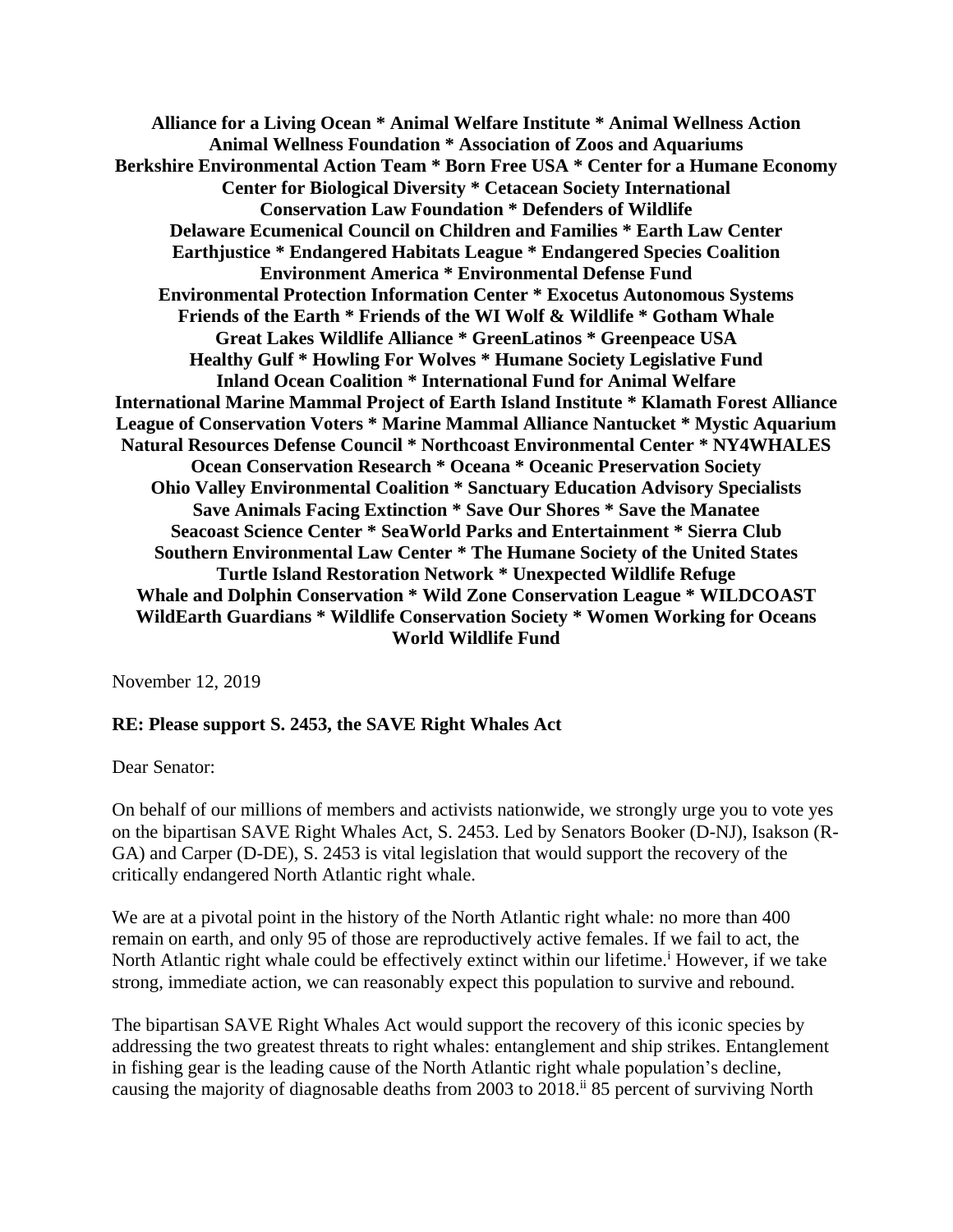Atlantic right whales also bear scars from being entangled at least once.<sup>iii</sup> Entanglements not only cause deaths, but severely impair the whales' ability to produce calves.<sup>iv</sup> Ship collisions are the North Atlantic right whale's second major cause of death and serious injury. While tremendous gains have been made in preventing ship strikes,<sup>v</sup> research is urgently needed to develop detection and avoidance measures to help prevent right whale collisions with vessels.

The SAVE Right Whales Act would support efforts by the U.S. fishing and shipping industries to develop solutions to minimize the impacts of human activities on the North Atlantic right whale. Specifically, the bill would establish a new grant program at the Department of Commerce to fund collaborative projects between states, nongovernmental organizations, and members of the fishing and shipping industries to develop, test, and implement new technologies and other strategies to reduce entanglements and vessel collisions. The bill would provide a sustained source of federal funding—\$5 million annually over 10 years—to support this urgently-needed action.

Without action, the North Atlantic right whale may be effectively extinct within just a few decades. Congress has the opportunity to reverse this trend and prevent the extinction of this iconic species by supporting the SAVE Right Whales Act. We strongly urge you to do so.

Sincerely,

Alliance for a Living Ocean Animal Welfare Institute Animal Wellness Action Animal Wellness Foundation Association of Zoos and Aquariums Berkshire Environmental Action Team Born Free USA Center for a Humane Economy Center for Biological Diversity Cetacean Society International Conservation Law Foundation Defenders of Wildlife Delaware Ecumenical Council on Children and Families Earth Law Center Earthjustice Endangered Habitats League Endangered Species Coalition Environment America Environmental Defense Fund Environmental Protection Information Center Exocetus Autonomous Systems Friends of the Earth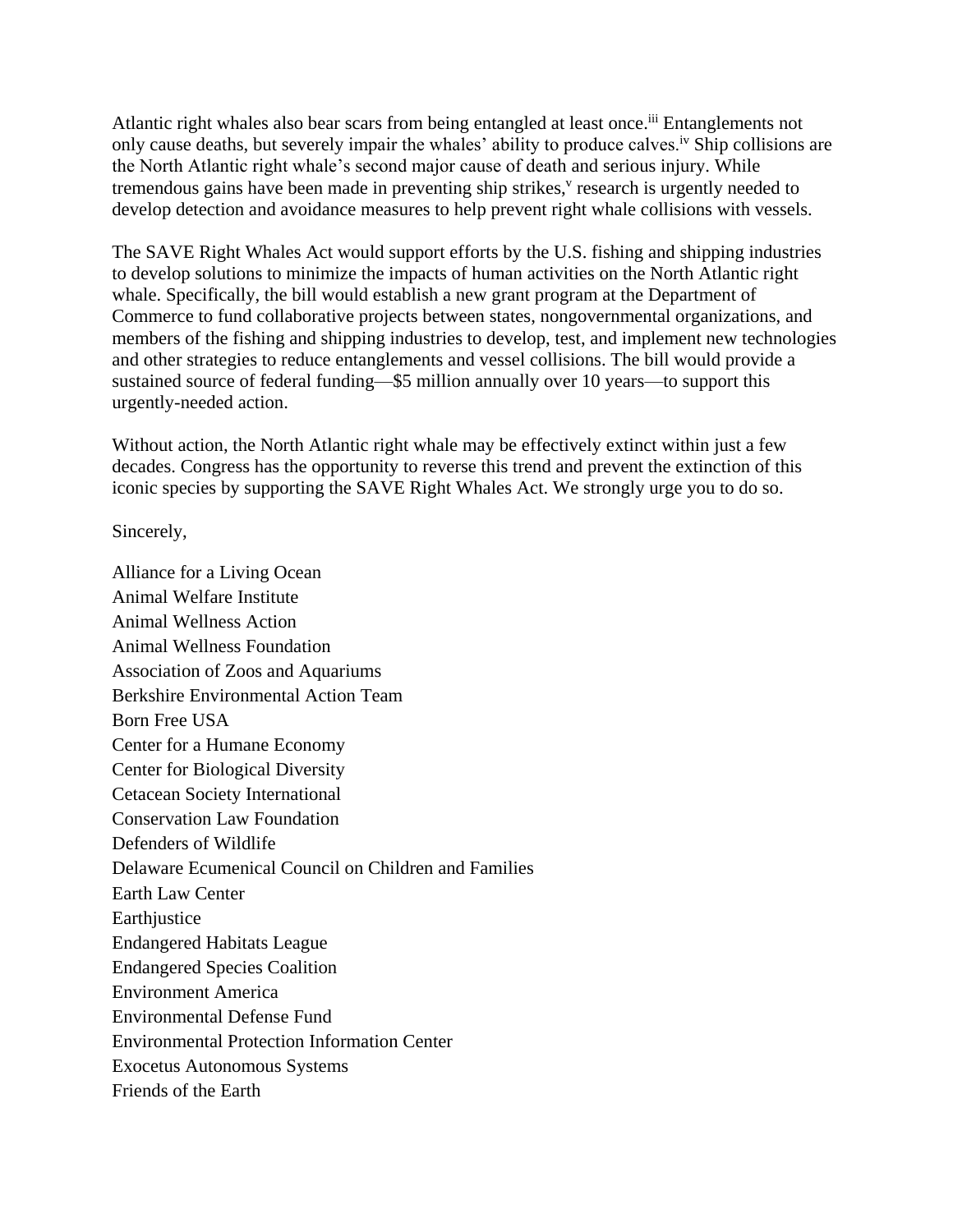Friends of the WI Wolf & Wildlife Gotham Whale Great Lakes Wildlife Alliance GreenLatinos Greenpeace USA Healthy Gulf Howling For Wolves Humane Society Legislative Fund Inland Ocean Coalition International Fund for Animal Welfare International Marine Mammal Project of Earth Island Institute Klamath Forest Alliance League of Conservation Voters Marine Mammal Alliance Nantucket Mystic Aquarium Natural Resources Defense Council Northcoast Environmental Center NY4WHALES Ocean Conservation Research Oceana Oceanic Preservation Society Ohio Valley Environmental Coalition Sanctuary Education Advisory Specialists Save Animals Facing Extinction Save Our Shores Save the Manatee Seacoast Science Center SeaWorld Parks and Entertainment Sierra Club Southern Environmental Law Center The Humane Society of the United States Turtle Island Restoration Network Unexpected Wildlife Refuge Whale and Dolphin Conservation Wild Zone Conservation League WILDCOAST WildEarth Guardians Wildlife Conservation Society Women Working for Oceans World Wildlife Fund